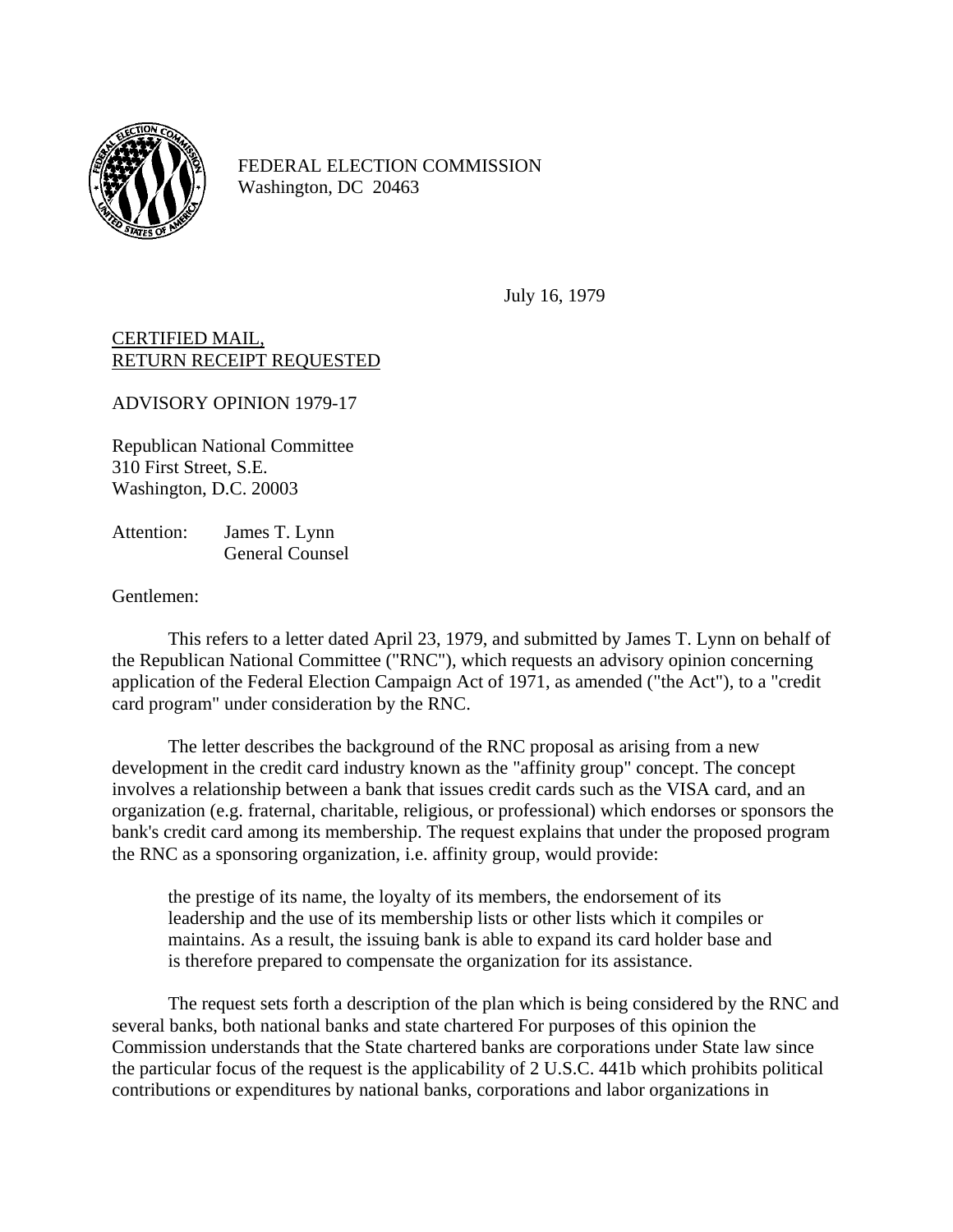connection with any Federal election unless made by a "separate segregated fund" of one of the specified entities. The plan is described, in pertinent part, as follows:

Each Republican meeting the credit approval criteria would receive a letter signed by the Chairman of the Republican National Committee inviting that person to accept a Republican sponsored credit card. An acceptance form provided with the letter must be signed by the person requesting the credit card and returned to a post office box maintained by the bank. This mailing would be paid for by the card-issuing bank in accordance with normal commercial procedures in establishing a new credit card program.

\* \* \*

The Republican National Committee has been in contact with several potential issuing banks and a number of proposals have been advanced. All proposals have contained essentially the same basic administrative provisions, but differ with respect to compensation arrangements. The compensation options fall into the three general categories set forth below:

Option A: In return for the use of the Republican National Committee's name, prestige, endorsement and lists, the bank will provide no compensation beyond the benefit of increased member identification and, periodically, the exclusive use of the monthly statement as a vehicle for mailing RNC educational/promotional materials to RNC credit card holders. This mailing right is described in more detail in paragraph 11 below.

Option B: For each card issued by the bank as a result of the initial solicitation, the Republican National Committee would receive a one-time payment of \$2.50. For accounts which have never been active, and would therefore ordinarily not be reissued by the bank, the Republican National Committee may fund a separate mailing; this mailing would be at the option of the bank and under the bank's control. Accounts activated as a result of this mailing would result in a one-time payment to the Republican National Committee of \$2.50. Finally, the Republican National Committee would have the right to make periodic use of the monthly billing statement as in Option A.

Option C: The bank would remit to the Committee, on a monthly basis, a negotiated fee representing either a percentage of total card holder sales volume, or a percentage of the finance charge balance on Republican National Committee credit card accounts. This type of fee is paid to nonpolitical groups under similar programs. This option would also include the right to make periodic use of the monthly billing statement as in Option A.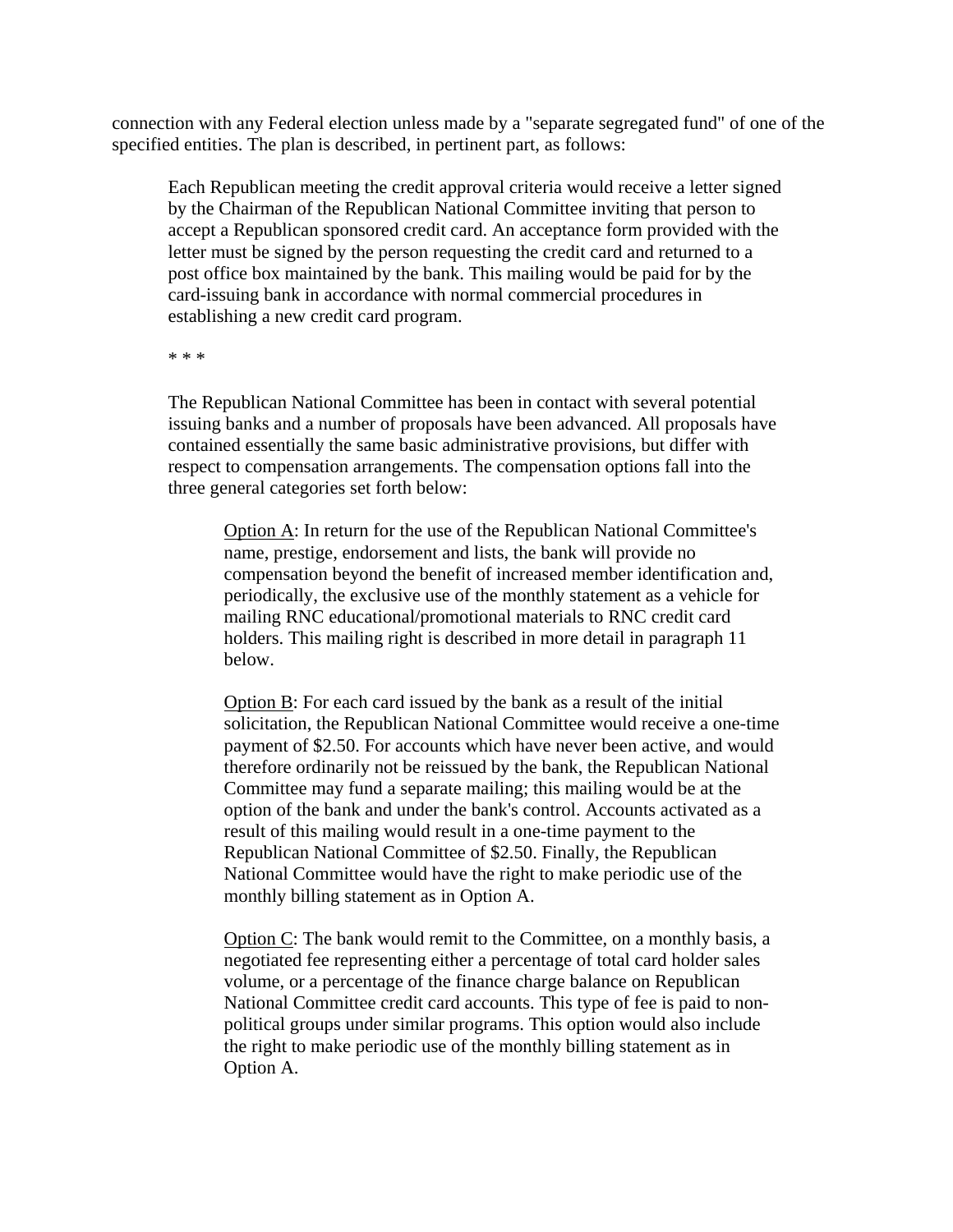\* \* \*

Should a card holder elect to make a contribution to the Republican National Committee through the use of Republican National Committee credit card, the issuing bank would charge the Republican National Committee a negotiated fee to compensate the bank for the processing of that contribution.

As indicated above the Republican National Committee would have the exclusive right, upon a minimum of three months notice to the bank, to include Republican National Committee educational/promotional materials with the regular monthly statements sent by the bank to Republican sponsored credit card holders having outstanding credit card balances. The Republican National Committee would bear all expenses incurred with the preparation of such materials and would supply those materials to the bank for inclusion in the monthly statement. The bank would assume all costs of mailing these materials as part of the regular monthly statements to card holders.

If, as appears to be the case, any income from this program would be classified as "non-exempt functions income" under the provisions of 26 U.S.C. 527, the Republican National Committee will pay any taxes that may be due on these amount and deposit the balance in the Republican National Committee-Expenditures account.

After describing the plan, Mr. Lynn states that the terms of the agreement "would be arrived at after considerable negotiation and would represent a bargain struck at arm's-length by the parties." It is asserted by counsel that consideration and benefits flow back and forth between the bank and RNC. The fees paid to the RNC and the right to include RNC "educational/promotional materials" in the regular monthly statements sent by the banks to persons holding RNC sponsored credit cards would, counsel says, constitute compensation for services provided by the RNC to acquire new credit card customers for the banks. The banks would expect to increase their "card holder base", and the RNC would expect "to increase its identity with its members" as well as increase its "fundraising potential."

An advisory opinion is requested whether the described plan "complies with" the Act. The RNC requests specific treatment of the question whether the card issuing banks would be viewed as making "contributions", as defined in the Act, to the RNC by virtue of the proposed compensation options.

Whether or not political contributions occur as a result of the credit card program raises the specific issue of the applicability of 2 U.S.C. 441b since the banks making payments to the RNC, and permitting their monthly credit card statements sent at bank expense to include RNC political materials, are either national banks or corporations under State law. As provided in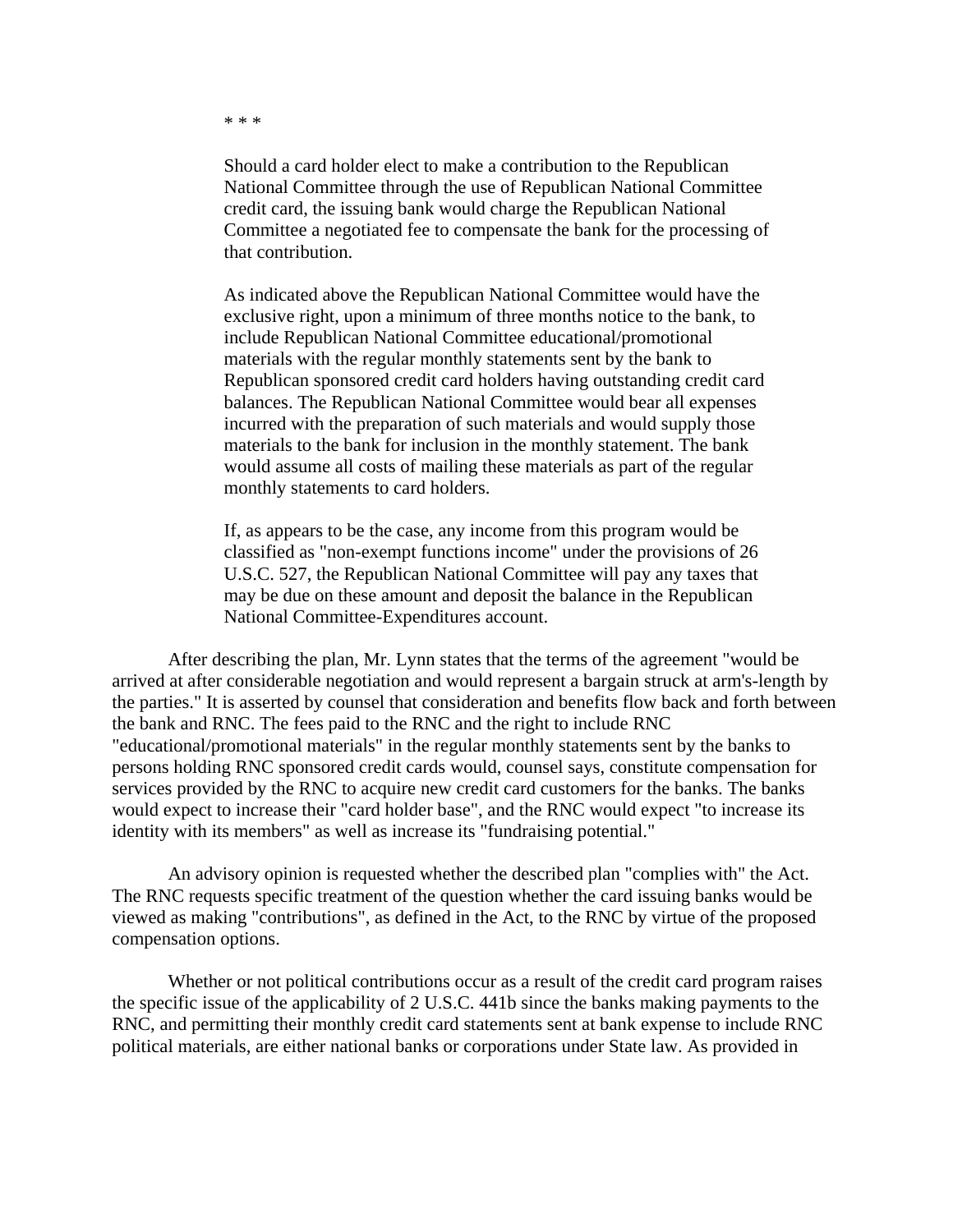$441b(a)$  $441b(a)$  $441b(a)$ , national banks<sup>1</sup> are prohibited from making a "contribution or expenditure in connection with any election [including a primary, convention, or caucus] to any politic al office." Commission regulations at 11 CFR 114.2(a) explain that any political office includes any local, State or Federal office. Corporations chartered under State law are prohibited from making any "contribution or expenditure" in connection with any Federal election. 2 U.S.C. 441b(a); also see 11 CFR 114.2(b) and Advisory Opinion 1978-102 (copy enclosed). The phrase "contribution or expenditure" in defined for purposes of 441b to include :

any direct or indirect payment, distribution, loan, advance, deposit, or gift of money, or any services, or anything of value (except a loan of money by a national or State bank made in accordance with the applicable banking laws and regulations and in the ordinary course of business) to any candidate, campaign committee, or political party or organization, in connection with any election to any of the offices referred to in this section.

Certain exceptions are contained in  $441b(b)(2)$  through (b)(4), but are not relevant to this request.<sup>[2](#page-3-1)</sup> Significantly, the quoted language from  $441b(b)(2)$  has a narrow exception for loans made by national or State banks in accordance with banking laws and in the ordinary course of business.<sup>[3](#page-3-2)</sup> There is no other explicit exception from  $441b(a)$  that would permit a political party organization to view payments from a corporation (or national bank) as consideration for services rendered rather than as prohibited contributions.

However, the Commission in its regulations has recognized that funds of a political committee could be invested and earn income which would not be considered a "contribution" by the payor, although such income would be reportable as a miscellaneous receipt. See 11 CFR 103.3(a) and 104.2(b)(7). Income that a political committee might produce using tangible assets- -cash--because it perceives itself as under a quasi-fiduciary obligation to its contributors to manage contributed funds in a prudent manner, is quite distinguishable from the use of the political organization's goodwill and the reputation of its national leadership to promote a commercial enterprise in exchange for a share of the income realized or anticipated by the commercial enterprise. The situation presented here is also materially different from the sale or lease of the RNC's contributor list<sup>[4](#page-3-3)</sup> at normal and usual charge for such lists. Compare Advisory Opinion 1979-18, copy enclosed.

 $\overline{a}$ 

<span id="page-3-0"></span> $1 \text{ Corporation}$  Corporations organized by authority of Congress are treated the same as national banks.

<span id="page-3-1"></span> $2^2$  Other exceptions in the Act are relevant and are discussed below.

<span id="page-3-2"></span><sup>&</sup>lt;sup>3</sup> The fact that loans to political parties in connection with Federal elections by corporations (other than national or State banks) are not excluded from the 441b definition of "contribution or expenditure is significant since it is conceivable, if not likely, that loan transactions could be negotiated at arms length with bargained for consideration provided by persons other than national or State banks.<br><sup>4</sup> The opinion request letter of April 23, 1979, states the

<span id="page-3-3"></span>The opinion request letter of April 23, 1979, states that the lists which will be used for soliciting persons to accept a Republican VISA card, are registered voter lists (published and available to the general public in many states), "membership lists, and other lists secured and/or maintained by the RNC." In testimony of January 9, 1979, before the Senate Banking Committee, William E. Brock, Chairman of the RNC, stated that the list to be used in New York State was a registered voters list which is a public list "available to anybody [for purchase]." Hearings on VISA card plan by Republican and Democratic parties before Senate Committee on Banking, Housing, and Urban Affairs, 95th Cong., 2d Sess. 5 (1979) (statement of William E. Brock).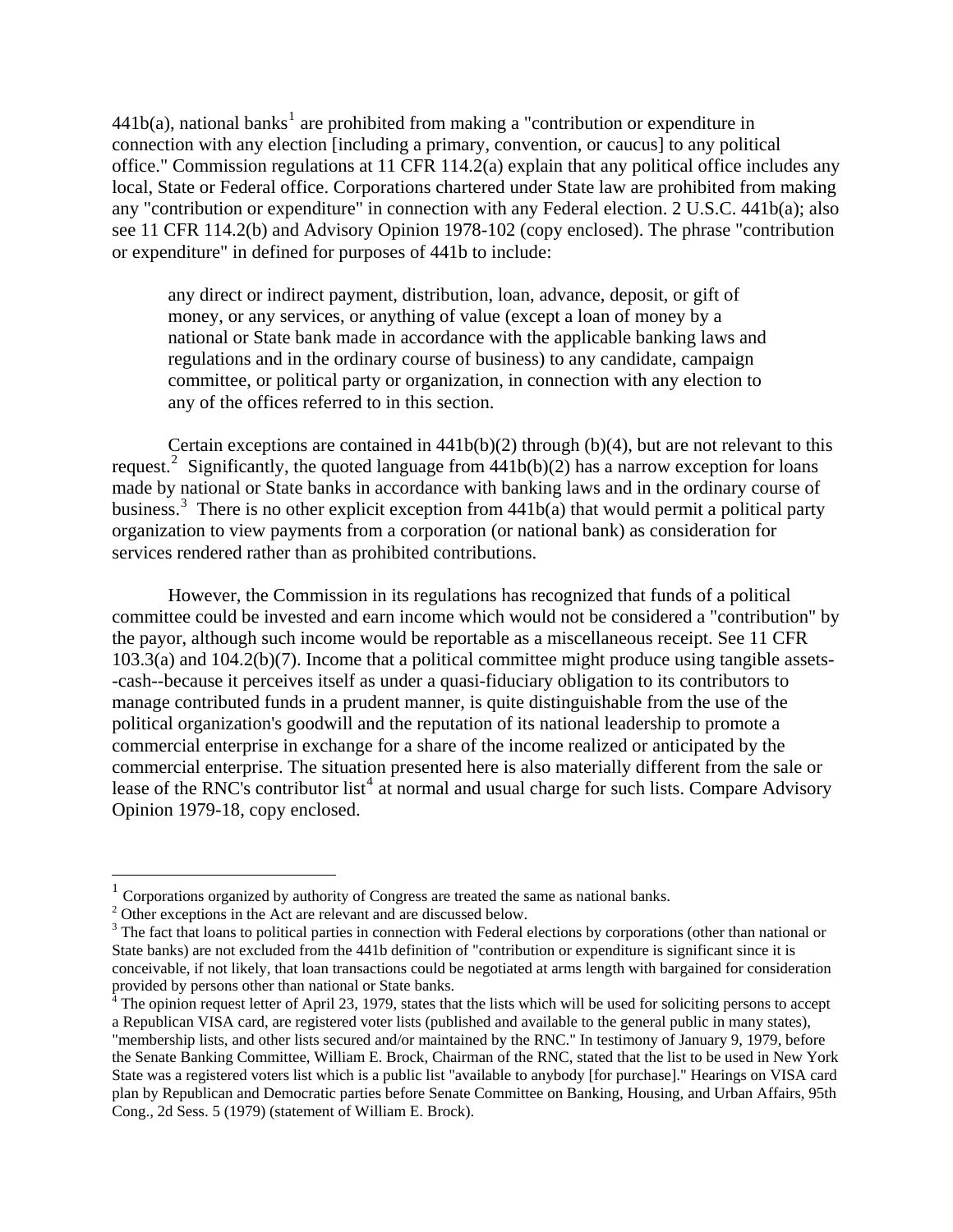The Commission has previously considered the participation of corporations in fundraising activities of political committees. In Advisory Opinion 1976-50, a corporation was authorized to produce and market a shirt bearing a candidate's name. The corporation would pay all expenses to produce and sell the shirts and would remit \$1 of the \$7.95 purchase price as a political contribution by the purchaser to the candidate's campaign. The Commission concluded that the proposed commercial arrangement was prohibited by 2 U.S.C. 441b in that the corporation was advancing funds to produce and market campaign materials with a portion of the proceeds paid over to the candidate. Prior to AO 1976-50, the Commission in considering a political fundraising device having commercial aspects, recognized that the fact a person (contributor) received something of value in exchange for a political contribution did not change the character of the activity from a political contribution into a commercial sale/purchase transaction. Advisory Opinion 1975-15; see also the Commission's response to Advisory Opinion Request 1976-22, copies enclosed. Furthermore, after analyzing the question of whether amounts paid by corporate advertisers in convention programs<sup>[5](#page-4-0)</sup> and other publications of a political party could be treated as commercial transactions, rather than political contributions, the Commission held that such proceeds were contributions and prohibited under 2 U.S.C. 441b, although they could be placed in a separate bank account of a non-Federal political party committee for use only in State and local elections if permitted by State law. Advisory Opinion 1978-46, copy enclosed.

Based on the foregoing the Commission concludes that any payments made and valuable services (e.g. use of monthly statements to credit card holders for sending RNC political materials) provided by card issuing banks, whether national banks or incorporated State banks, to the RNC would constitute contributions and thus be prohibited by 2 U.S.C. 441b except as discussed hereafter. The Commission does not view the RNC proposal as presenting the possibility of characterizing the amounts received by the RNC, and the valuable services rendered by the banks to the RNC, as bargained for consideration rather than political contributions.

The Act does, however, provide that certain receipts, (which would otherwise be contributions) are not treated as contributions. Therefore, if and to the extent that amounts received by the RNC under Options A, B or C of the proposal are separately accounted for, segregated, and deposited in bank accounts opened and used only for the excepted activity, they would not be prohibited contributions or expenditures under 2 U.S.C. 441b. One exception is donations (and other specified receipts) to a national committee of a political party "specially designated for the purpose of defraying" costs incurred for "construction or purchase of any office facility" not acquired to influence "the election of any candidate in any particular election for Federal office." These receipts are, however, reportable. 2 U.S.C.  $431(e)(5)(H)$ . These payments may be accepted by the RNC from national banks and corporations pursuant to any of

 $\overline{a}$ 

<span id="page-4-0"></span> $<sup>5</sup>$  The Commission considered and rejected a proposed regulation that would have permitted corporations to place</sup> advertisements in convention programs of political parties. Federal Election Regulations, Communication from the Chairman, FEC, House Document No. 95-44, page 102. In the very limited context of national nominating conventions of political parties, the Commission in its regulations has permitted certain specified corporate donations and expenditures but these regulations are inapposite to this opinion request. See 11 CFR 121.4 through 121.9.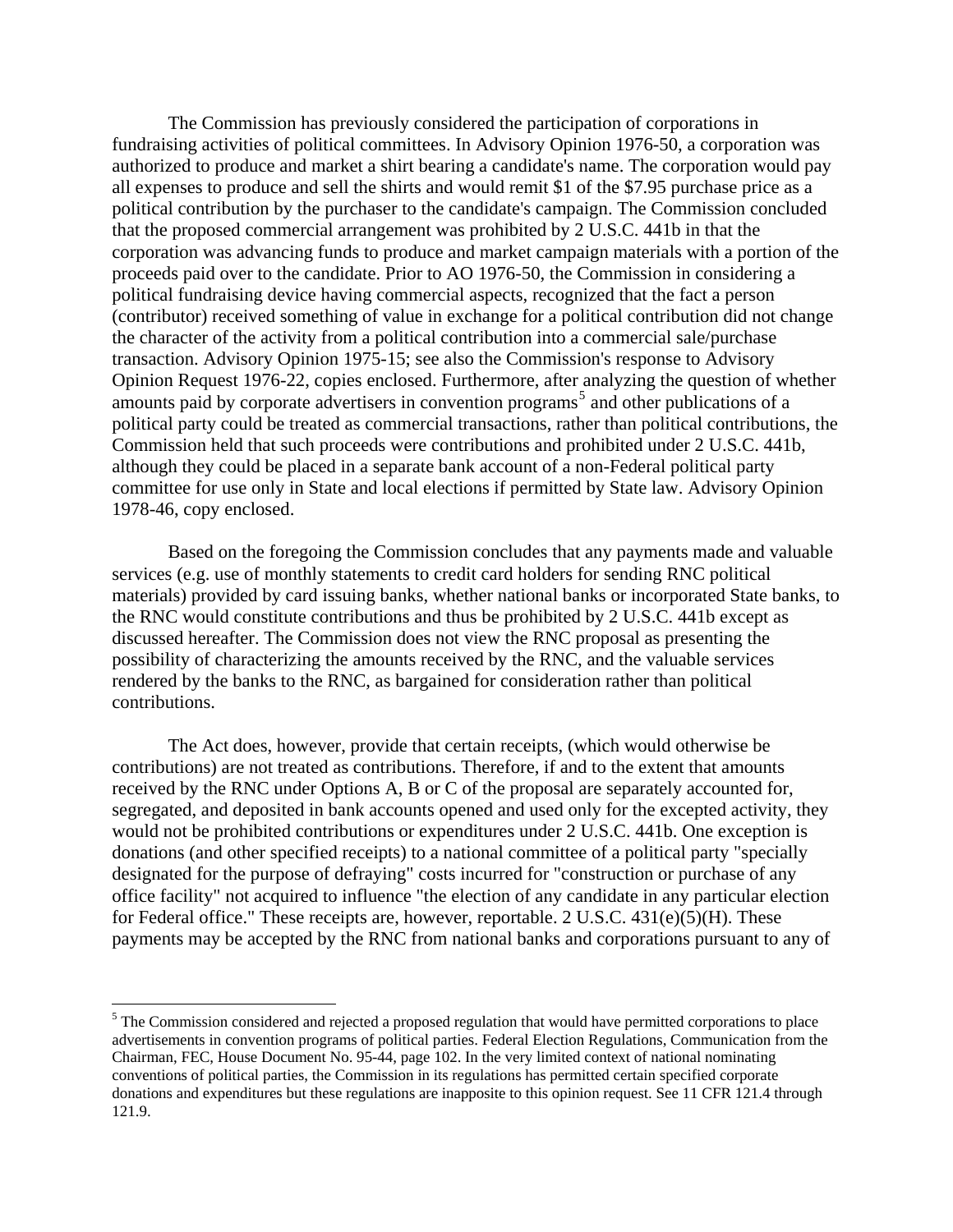the options since they are exempt from the prohibitions of 2 U.S.C. 441b. See 11 CFR  $114.1(a)(2)(ix)$ .

In addition, the Commission has recognized in numerous advisory opinions that political party organizations on the State and local level may raise and spend funds that are not to influence, or in connection with, Federal elections. Advisory Opinions 1978-10, 1978-28, 1970- 46, 1978-50 and 1978-91 (copies enclosed). Commission regulations at 11 CFR 102.6 prescribe the method for separating Federal election funding from the financing of State and local elections. Section 102.6(a)(2) by its terms refers to "[a]ny political committee" and thus would permit the RNC to establish and administer separate, segregated bank accounts through an auxiliary organization of the national party which accounts could be used for the deposit and disbursement of funds designated specifically and exclusively to finance national party activity limited to influencing the nomination or election of candidates for public office other than elective "Federal office." See 2 U.S.C. 431(c). Such a fund would not be subject to the Act in any respect except that contributions could not be received into it from national banks, corporations chartered by Congress, and foreign nationals. The prohibitions on those entities and persons extend to any election for any political office. 2 U.S.C. 441b(a), 441e(a); also see 11 CFR 114.2(a) and 110.4(a). Accordingly, the RNC could accept and spend proceeds from incorporated State banks, but not from National banks, under any of the three described options, for the exclusive and limited purpose of influencing the nomination or election of candidates for nonfederal office. This activity may, however, be subject to relevant State law.

The possibility that compensation option A of the proposal might be used by itself, and not in combination with options B or C, warrants further comment. Option A would give the RNC an "exclusive right" to include RNC "educational/promotional materials with the regular monthly statements sent by the bank to Republican sponsored credit card holders having outstanding credit card balances." The bank would insert the RNC materials in the monthly statements to RNC card holders and pay all costs of mailing the "materials as part of the regular monthly statements to card holders." These costs would apparently exceed those ordinarily incurred by the bank for mailing monthly credit card statements since bank personnel or equipment (or both) would be used to place the RNC materials in envelopes. Larger envelopes as well as additional postage may also be needed thereby increasing bank costs as a result of including the RNC materials. The term "contribution" as defined in both 2 U.S.C. 431(a) and 441b(b)(2) includes anything of value, whether goods or services. Commission regulations provide that "anything of value" includes facilities, equipment, supplies, personnel, and advertising provided without charge or at a charge below the usual and normal charge. 11 CFR 100.4(a)(1)(iii); also see 11 CFR 114.1(a)(1).

It has been concluded previously that the described proposal may not be generally viewed as a commercial, contractual undertaking between the RNC and the card issuing banks. Accordingly, the mailing of RNC materials at the expense of the card issuing banks is as much a political contribution, albeit in different form, as are the payments described in options B and C of the RNC proposal. However, since the 441b prohibition on corporate contributions applies to those made in connection with elections to Federal office as distinguished from State and local office, the Act would not apply to the mailing of RNC materials, at the expense of incorporated State banks but not National banks, pertaining specifically and exclusively to influencing the